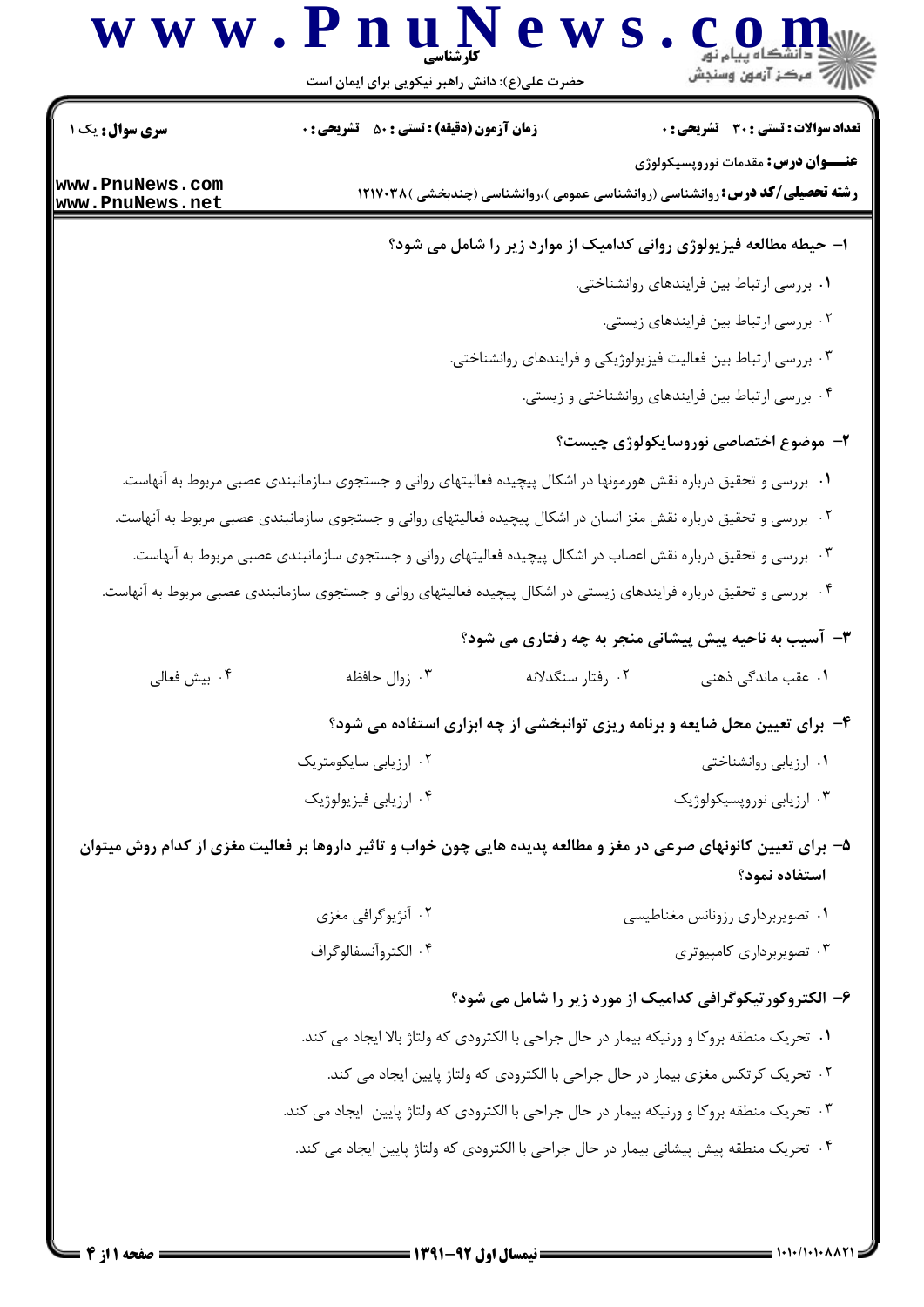## www.PnuN ews.com ريسمبرس<br>جي مرڪز آزمون وسنڊش

حضرت علی(ع): دانش راهبر نیکویی برای ایمان است **تعداد سوالات : تستي : 30 - تشريحي : 0 زمان آزمون (دقیقه) : تستی : 50 تشریحی : 0 سری سوال : ۱ یک عنـــوان درس:** مقدمات نوروپسیکولوژی www.PnuNews.com **رشته تحصیلی/کد درس: روانشناسی (روانشناسی عمومی )،روانشناسی (چندبخشی )۱۲۱۷۰۳۸ (** www.PnuNews.net ۷- در چه صورت گسستگی منفرد ایجاد می شود؟ ٠١. بيمار يک تکليف را بصورت بهنجار اما در تکليف دوم دچار اشکال شود. ۰۲ بیمار همزمان در تکلیف اول و دوم دچار اشکال شود. ۰۳ بیمار همزمان در حافظه کوتاه مدت و تکلیف اول دچار اشکال شود. ۰۴ بیمار همزمان در حافظه کوتاه مدت و بلندمدت دچار اشکال شود. ۸– نیمکره های چپ و راست چگونه با یکدیگر تبادل اطلاعات را انجام می دهند؟ ۰۱ از طریق کرتکس ۰۲ از طريق لب فرونتال ۰۴ از طریق شکنج آنگولار ۰۳ از طریق جسم پینه ای ۹- محل ارتباطات مغز چه نام دارد؟ ۰۴ جسم پینه ای ۰۳ سینایس $\cdot$ ۰۲ برونداد ۰۱ آوران ∙۱- قانون بل - نژندی معرف چیست؟ ۰۱ نخاع شوکی از طریق تحریک و بازداری فعالیت می کند. ۰۲ مدارهای مغزی متقاطع هستند. ۰۳ نخاع شوکی دو ساختار مجزا به نام بخش حسی و بخش حرکتی دارد. ۰۴ مدارهای مغزی متقاطع از طریق تحریک و بازداری فعالیت می کنند. 1۱- فرایند زبان و عملکردهای فضایی به ترتیب در کدام نیمکره قرار دارند؟ ۰۲ نیمکره راست - نیمکره چپ ٠١ نيمكره راست - نيمكره راست ۰۴ نیمکره چپ - نیمکره راست ۰۳ نیمکره چپ - نیمکره چپ ۱۲- تحریک و بازداری به ترتیب مربوط به کدام دستگاهها می باشد؟ ۰۲ سمپاتیک - پاراسمپاتیک ۰۱ بروکا-ورنیکه ۰۴ ساقه مغز-نخاع شوکی ۰۳ جسم پینه ای - اعصاب جمجمه ای ۱۳- لوب های پیشانی و گیجگاهی از چه طریقی از یکدیگر جدا می شوند؟ ۰۴ لوب آهیانه ای پشتی ۲. يلانوم گيجگاهي ۰۳ شیار سیلویوس ١. شكنج آنگولا, ۱۴– حدودا" چند درصد کل افراد چپ دست هستند؟

> ۰۴ درصد ۰۰۳ درصد ۰۲ ۱۵ درصد ۰۱ ۲۵ درصد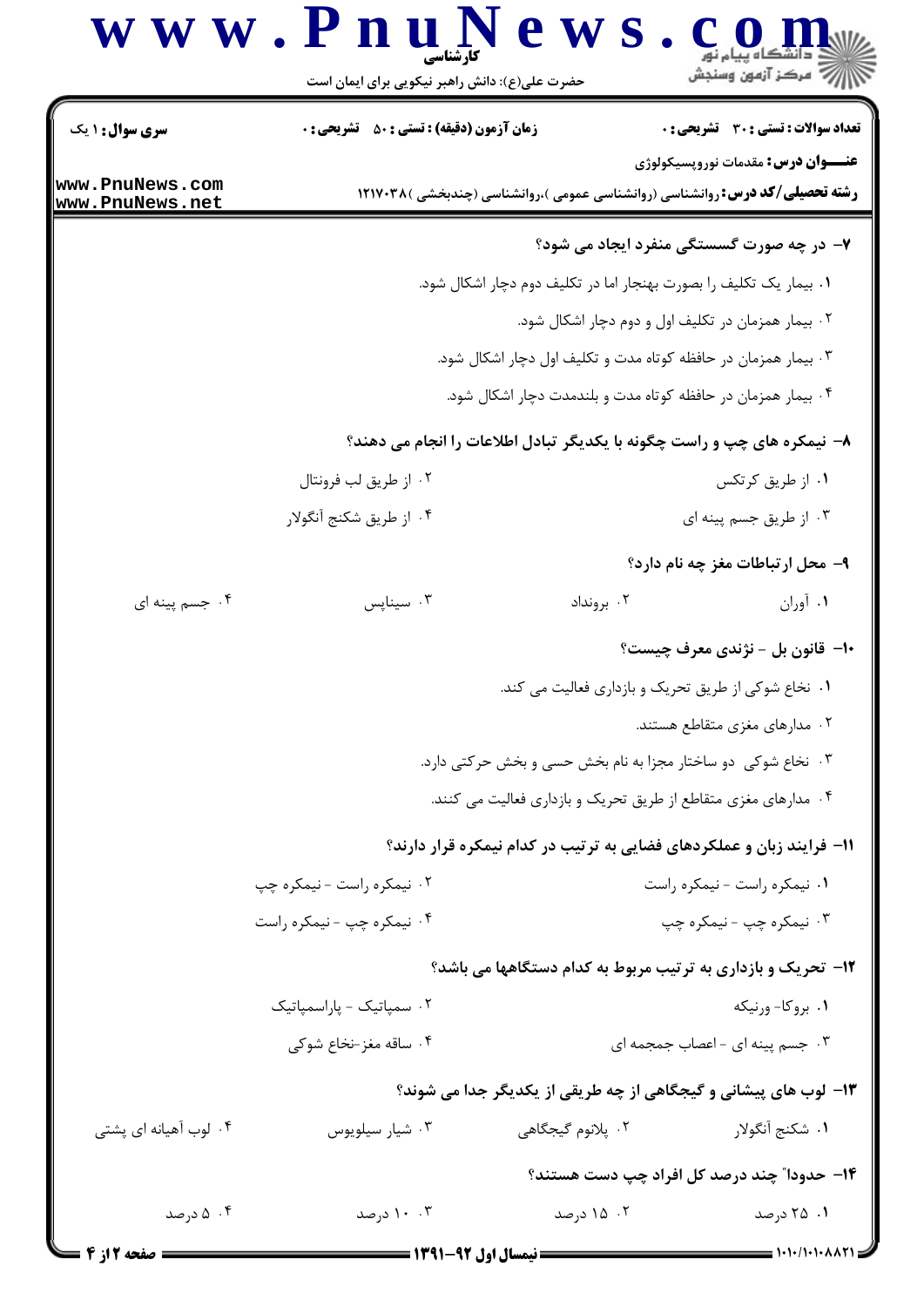|                                    | حضرت علی(ع): دانش راهبر نیکویی برای ایمان است      |                                                                                                            | أآآه مرکز آزمون وسنجش                                   |
|------------------------------------|----------------------------------------------------|------------------------------------------------------------------------------------------------------------|---------------------------------------------------------|
| <b>سری سوال : ۱ یک</b>             | <b>زمان آزمون (دقیقه) : تستی : 50 ٪ تشریحی : 0</b> |                                                                                                            | <b>تعداد سوالات : تستی : 30 ٪ تشریحی : 0</b>            |
| www.PnuNews.com<br>www.PnuNews.net |                                                    | <b>رشته تحصیلی/کد درس: روان</b> شناسی (روانشناسی عمومی )،روانشناسی (چندبخشی )۱۲۱۷۰۳۸                       | <b>عنـــوان درس:</b> مقدمات نوروپسیکولوژی               |
|                                    |                                                    | 1۵– این جمله مربوط به کدام نظریه است : آنیمکره چپ برای کنترل سخن گفتن تخصص نیافته است بلکه برای حرکات ظریف | است. ؒ                                                  |
|                                    | ۰۲ نظریه زبانی                                     |                                                                                                            | ۰۱ نظریه تحلیلی - ترکیبی                                |
|                                    | ۰۴ نظریه حرکتی                                     |                                                                                                            | ۰۳ نظریه دست برتری                                      |
|                                    |                                                    | ۱۶– کدام اختلال با تخریب سلولهای تخریب کننده دوپامین در اجسام سیاه مرتبط است؟                              |                                                         |
| ۰۴ بیماری پارکینسون                | ۰۳ بیماری صرع                                      | ۰۲ بیماری پالیسم                                                                                           | ٠١. بيماري هانتينگتون                                   |
|                                    |                                                    |                                                                                                            | 17- مخچه به کدام ماده حساسیت زیاد دارد؟                 |
| ۰۴ هروئين                          | ۰۳ حشیش                                            | ۰۲ تریاک                                                                                                   | ۰۱ الکل                                                 |
|                                    |                                                    | ۱۸– کنش پریشی ساختاری مربوط به آسیب رسیدن به کدام ناحیه است؟                                               |                                                         |
| ۰۲ لوب آهیانه ای پشتی نیمکره راست  |                                                    |                                                                                                            | ۰۱ کرتکس آهیانه ای                                      |
|                                    | ۰۴ کرتکس پیش پیشانی                                |                                                                                                            | ۰۳ لوب آهیانه ای پشتی نیمکره چپ                         |
|                                    |                                                    | ۱۹- ناحیه بروکا و ورنیکه از چه طریقی با یکدیگر ارتباط برقرار می کنند؟                                      |                                                         |
|                                    | ۰۲ راه ارتباطات مخچه ای                            |                                                                                                            | ٠١. راه نخاع شوكى                                       |
|                                    | ۰۴ هسته های قاعده ای                               |                                                                                                            | ۰۳ راه کمانی                                            |
|                                    |                                                    | +۲- زمانیکه ضایعه آسیب مغزی ناکامل باشد از کدام کلمه استفاده می شود؟                                       |                                                         |
| ۰۴ زبان پریشی نامی                 | ۰۳ آفازیای ورنیکه                                  | ۰۲ آفازی                                                                                                   | ۰۱ دیسفازی                                              |
|                                    |                                                    |                                                                                                            | <b>۲۱</b> - در کدام نوع زبان پریشی درک شنوایی خوب است؟  |
|                                    | ۰۲ زبان پریشی رسانشی                               |                                                                                                            | ۰۱ زبان پریشی نامی                                      |
|                                    | ۰۴ زبان پریشی ورنیکه                               |                                                                                                            | ۰۳ زبان پریشی حسی بین نیمکره ای                         |
|                                    |                                                    |                                                                                                            | <b>۲۲</b> – کدام جمله زیر مفهوم فرایند را توضیح می دهد؟ |
|                                    | ۰۲ فعالیت هایی که در نیمکره راست انجام می شود.     |                                                                                                            | ۰۱ فعالیت هایی که در درون مغز انجام می شود.             |
|                                    | ۰۴ فعالیت هایی که در درون نظام حافظه انجام می شود. |                                                                                                            | ۰۳ فعالیت هایی که در بخش کرتکس انجام می شود.            |
|                                    |                                                    |                                                                                                            | ۲۳– نشانگان کورساکف مربوط به کدام مورد زیر است؟         |
| ۰۴ اوتيسم                          | اعتياد به الكل $\cdot$                             | ۰۲ اعتیاد به مواد مخدر                                                                                     | ٠١ پاركينسون                                            |
|                                    |                                                    |                                                                                                            |                                                         |